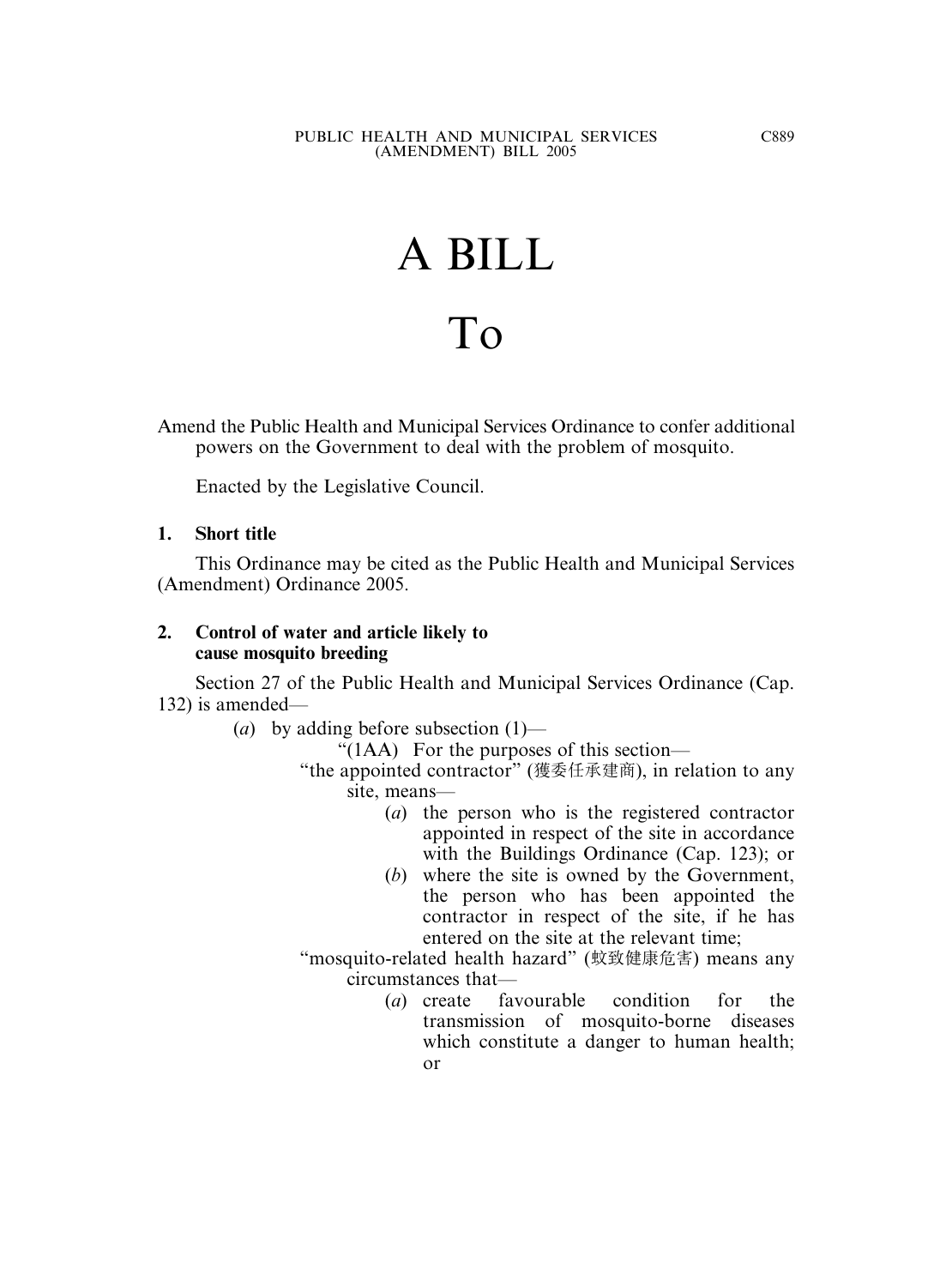### PUBLIC HEALTH AND MUNICIPAL SERVICES (AMENDMENT) BILL 2005

(*b*) are likely to create such a condition if immediate remedial action is not taken;

"the person responsible for the premises" (有關處所的負責人), in relation to any premises, means—

- (*a*) any one or more of the following persons—
	- (i) the occupier of the premises;
	- (ii) the owner of the premises;
	- (iii) the person responsible for the management of the premises; or
- (*b*) where the premises consist of a building site, the appointed contractor of the site.";
- (*b*) in subsection  $(1)$ 
	- (i) by repealing "cause a notice to be served upon the occupier, or, where the occupier is absent from Hong Kong or cannot be readily found or ascertained by the Authority or is under disability, upon the owner, of such premises, or, where the premises consist of a building site or a building under construction, upon the appointed contractor in respect of the site, requiring" and substituting "by a notice served on the person responsible for the premises, require";
	- (ii) in paragraph (*b*), by repealing "or any further such accumulation of water upon premises" and substituting "accumulation of water upon the premises";
	- (iii) in paragraph (*c*), by repealing "such premises" and substituting "the premises";
- (*c*) by adding—

" $(1)$  Where it appears to the Authority that there is upon any premises any article capable of causing accumulation of water which allows the breeding of mosquitoes, the Authority may, by a notice served on the person responsible for the premises, require him to take such steps within such time as may be specified in the notice to prevent the breeding of mosquitoes upon the premises.

(1B) If the Authority has reasonable cause to believe that upon any premises any accumulation of water or any article poses a mosquito-related health hazard, the Authority may—

- (*a*) take such action as he considers necessary  $to$ —
	- (i) remove such accumulation of water or the article; or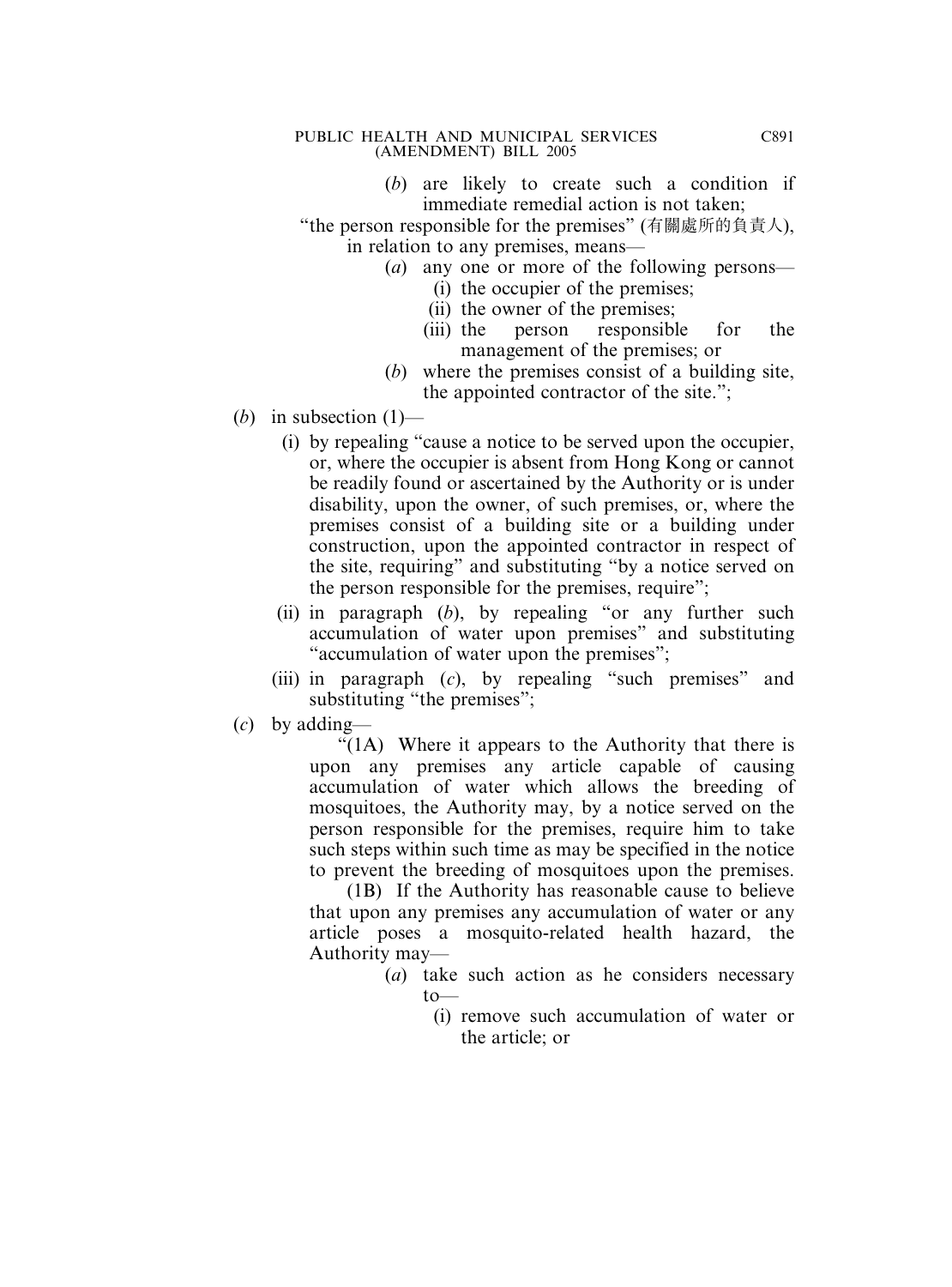#### PUBLIC HEALTH AND MUNICIPAL SERVICES (AMENDMENT) BILL 2005

- (ii) prevent the breeding of mosquitoes upon the premises; and
- (*b*) where such hazard is attributable to any act, default or sufferance of any person, recover from the person any costs incurred by the Authority in the taking of such action.";
- (*d*) by repealing subsection (2) and substituting—
	- "(2) Any person who without reasonable excuse—
		- (*a*) fails to comply with the requirements of a notice served on him under subsection (1); or
		- (*b*) fails to comply with the requirements of a notice served on him under subsection (1A),

shall be guilty of an offence.

(2A) If a person is charged with an offence under subsection (2) for failure to comply with a notice served on him under subsection (1) in relation to a requirement referred to in subsection  $(1)(a)$ , it shall be a defence for him to prove that he has taken all reasonable steps to comply with the requirement.

(2B) If, in relation to any premises—

- (*a*) any requirement of a notice served under subsection (1) on a person is not complied with, the Authority may—
	- (i) remove any accumulation of water upon the premises;
	- (ii) take such other action as he considers necessary to prevent any accumulation of water upon the premises; and
	- (iii) recover from the person any costs incurred by the Authority in the taking of the action under subparagraph (i) or  $(ii)$ : or
- (*b*) any requirement of a notice served under subsection (1A) on a person is not complied with, the Authority may—
	- (i) take such action as he considers necessary to prevent the breeding of mosquitoes upon the premises; and
	- (ii) recover from the person any costs incurred by the Authority in the taking of the action under subparagraph (i).";